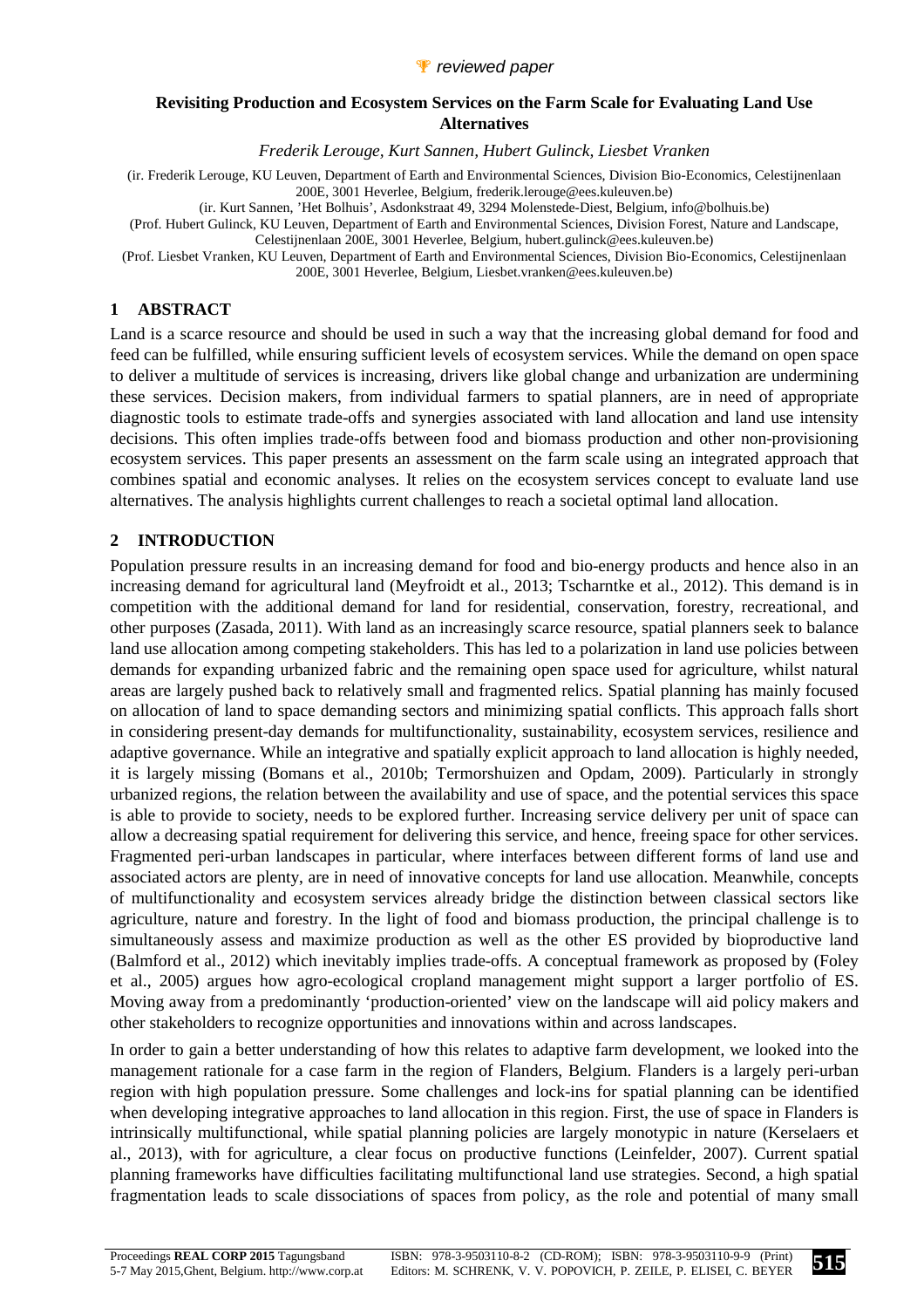fragments are systematically underrated. Also, there is little knowledge about the privatization (e.g. use of agricultural land in residential gardens) and domestication (e.g. use of agricultural land for hobby activities) of land use types (Dewaelheyns et al., 2014; Gulinck et al., 2013). This results in an additional dissociation of spaces from policy. A fourth dissociation stems from the discrepancy between a relatively static policy framework and a dynamic reality shaped by climate change, biodiversity loss, species' adaptation, market change, change of norms and preferences, a.o. As such the case of Flanders is representative for many other peri-urban regions that experience high urbanization pressures and face similar dissociations of spaces from policy.

The concept of ecosystem services (ES), which was popularized by the Millennium Ecosystem Assessment in the early 2000s (Millennium Ecosystem Assessment, 2005), has proven to be useful in supporting resource management decisions (Wainger et al., 2010). ES are defined as the benefits of ecosystems to human beings and are categorized in provisioning services such as food, biomass and water production, regulatory services such as carbon sequestration and air and water purification, and cultural services such as recreational and aesthetic experiences (Haines-Young and Potschin, 2010). Meanwhile, the EU called its member states to assess and map the state of ES within their territory in the framework of the Biodiversity Strategy 2020. This development will provide opportunities to incorporate ES into decision making. Nonetheless, application of the ES concept to real-life land management decisions is a major challenge (Crossman et al., 2013) and there is a continuing need to evaluate the available tools against existing cases (Dale and Polasky, 2007). This is despite the growing awareness that agricultural systems also provide other services besides food and biomass production, for example cultural services such as recreation and landscape amenity, as well as regulating services such as flow regulation and pest control (Haines-Young and Potschin, 2010; Zasada, 2011), which need to be recognized (Daniel, 2008; Swinton et al., 2007). Many of the services delivered by agricultural systems are non-marketable, so the market economy fails to provide sufficient incentives for delivering these services. A dominant production logic may push provisioning agricultural systems towards a state that is sub-optimal from a societal point of view because several non-provisioning services are not rewarded in the market. On the other hand, semi-natural lands are also able to contribute to the food and biomass supply, while they simultaneously maintain the capacity to deliver a wider array of essential non-provisioning services (Foley et al., 2005). Hence, there is a need to evaluate land use scenarios with respect to the provisioning services, as well as the non-provisioning services that they deliver (Bernués et al., 2011; Swinton et al., 2007).

We use an integrative and transdisciplinary approach to evaluate potential land use alternatives. We used a thorough indicator-based approach, applied to a case farm. For this case farm, representing a limited stock of land, we benchmark land use alternatives by comparing the services they would deliver. This sets the foundation for a policy supporting approach to evaluate spatial productivity under various land use and land management rationales.

## **3 APPROACH OF THE STUDY**

To develop an integrative regional approach to evaluate land use strategies for open spaces, the concept of bioproductive land is introduced. 'Bioproductive land' is defined as the area providing services through primary production processes. It includes semi-natural as well as agricultural ecosystems. This bioproductive land is key in delivering ES in a landscape. By incorporating also non-provisioning ES, we acknowledge both the importance of production, while other essential sustainability concepts are not neglected. Hence, we emphasize that 'bioproductive land' encompasses more than the notion of 'bioproductive capacity' in ecological footprint calculations. While both terms relate to primary production, the latter term refers to the fraction specifically required for human consumption in the material sense and waste product absorption. In contrast, bioproductive land provides a multitude of provisioning, cultural, regulating and maintenance services. As such we are able to consider different sectors and land-use categories, which in turn allows us to take into account 'hidden' land uses. A first form of 'hidden' land use would be due to underrated transformations, i.e. land use changes that are not or insufficiently picked up by monitoring and feedback systems (Bomans et al., 2010b, 2009; Verhoeve et al., 2015). Our case is an example of farm diversification and recreational use of semi-natural land, which can be seen as underrated transformations. The selected case farm is also 'hidden' in the sense that much of the area used for production is not situated within the statutory demarcated agricultural space. A second form of 'hidden' land use is the amount and use of tare

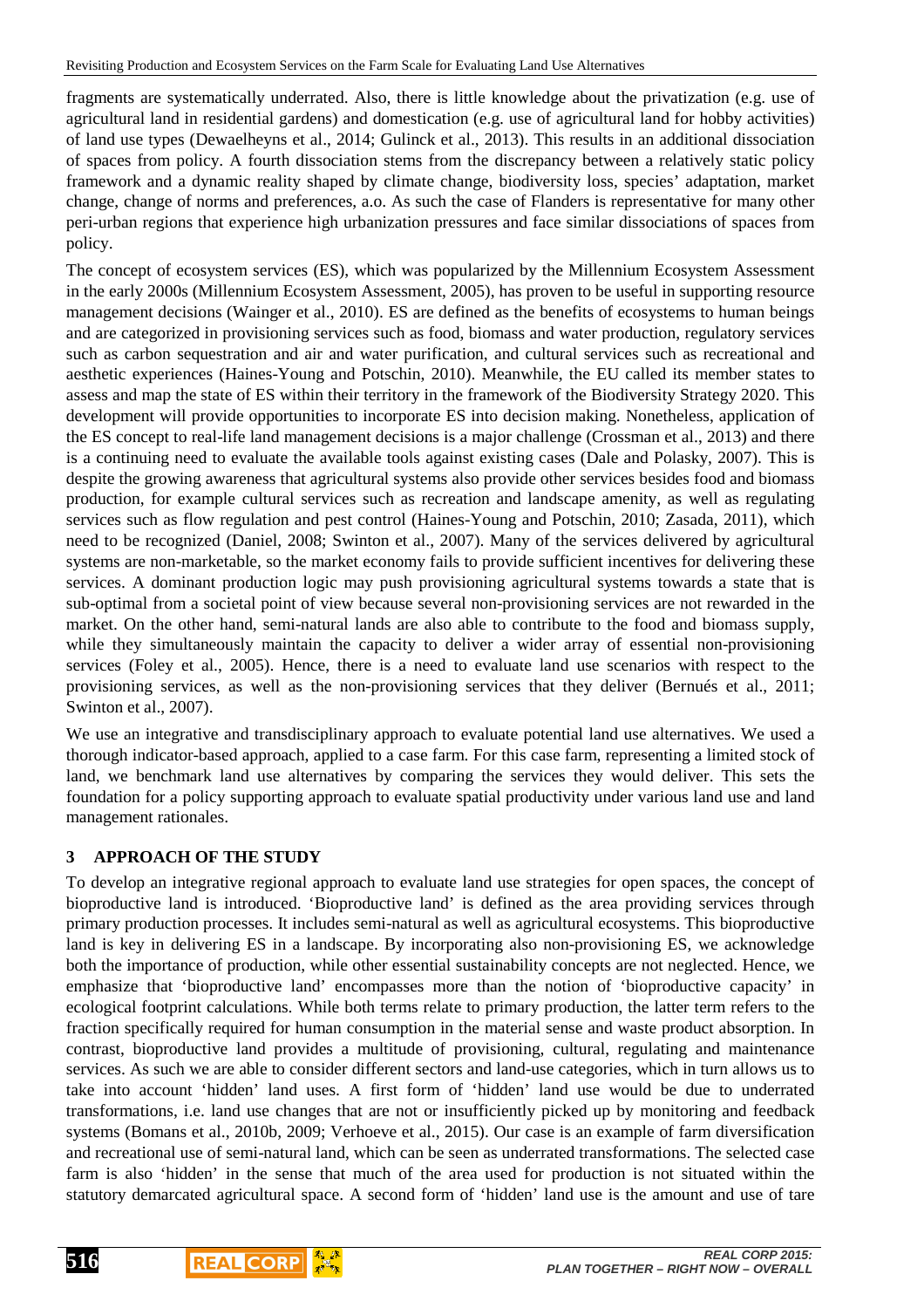land, i.e. those parts of the agricultural landscape not directly supporting crops (Bomans et al., 2010a). We also take tare land into account since they provide ES. We use an indicator based assessment to take ES into account. This allows for identifying differences in societal benefits between land use alternatives. These benefits can either be marketable or, alternatively, be regarded as externalities. Adaptive management of bioproductive land aims amongst other at internalizing positive externalities. Adaptive governance can both aim to facilitate internalizing such externalities, as well as compensating for those externalities that are difficult to internalize, e.g. through subsidies, payments for ES (PES), tax reductions, or other means.

To assess land use alternatives we assess the output of several ES per unit of bioproductive land. This corresponds to agricultural land productivity measures but we take into account the value of nonprovisioning ES instead of considering only agricultural output, and we look at all bioproductive land instead of only considering the agricultural land. By assessing agricultural output, which is traded on the market, as well as other valuable services for the society but which are mostly not traded on the market, we are assessing the optimality of land use scenarios from a societal point of view rather than from a private or farmer's point of view. Depending on the availability of data and aggregation techniques, this allows to take potential externalities into account in evaluating land use alternatives.

### **4 CASE FARM DESCRIPTION**

The case farm is an organic farm that was established in 2001 on the land of a former conventional dairy farm. It covers about 112 hectares in 2013. Most of this area is located within nature reserves called 'Dassenaarde-Groot Asdonk' and 'Webbekoms broek'. The farm is located at 51°00'47"N; 5°02'41"E, in two subcatchments of the Demer river. The catchments suffer from relatively poor water quality, mainly due to a contamination with a.o. heavy metals and chlorides (VMM, 2014). Aquatic vegetation is largely absent in the main tributaries. Hence, flooding events pose a contamination risk, which needs to be taken into account when evaluating possible land use alternatives for some parcels.



Fig. 1: Location of the case farm in Flanders.

In an ongoing effort to counteract atmospheric nitrogen deposition (Stevens et al., 2011), semi-natural grassland management in Flanders has to deplete nutrient stocks (Oelmann et al., 2009). Consequently, seminatural grassland management typically produces biomass waste streams from mowing and haymaking. In general, grass from semi-natural grasslands is less suited for conventional livestock breeds, both in terms of digestion and nutritional intake. Therefore, ecological farms typically resort to more sturdy and self-reliant livestock breeds (Bedoin and Kristensen, 2013). The case farm uses the rustic cattle breed 'Kempisch Roodbont' and the rustic sheep breed 'Ardense Voskop'. Both are able to digest low-quality feeds and convert it to high-quality animal protein (i.e. dairy products and meat). Both breeds are threatened by extinction so that preserving their genetic resources can be considered as an additional provisioning service delivered by the farm system, internalized by means of live sales.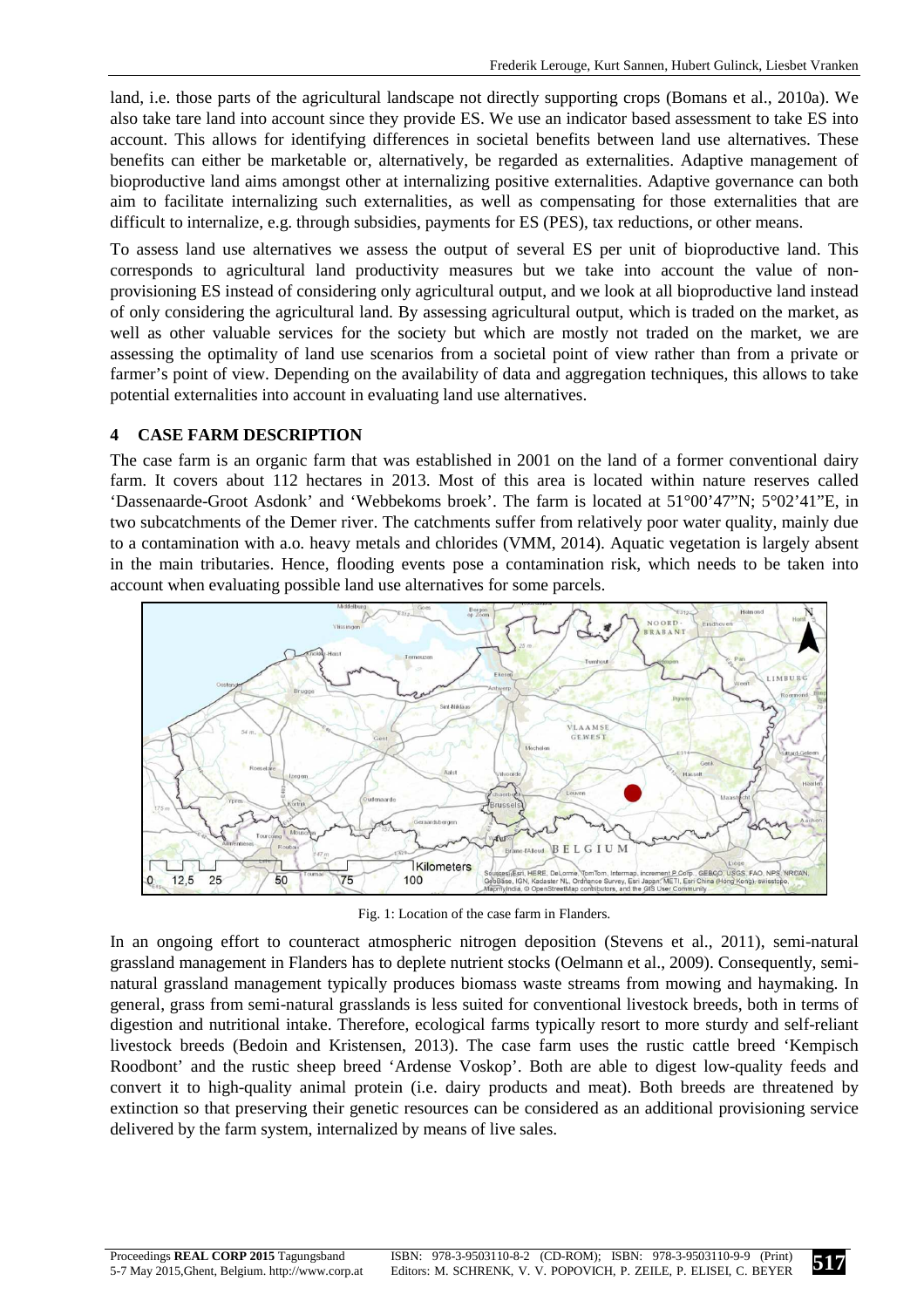# **5 METHODOLOGY**

### **5.1 Data compilation and general analysis**

The case farm parcels were mapped in ArcGIS 10.1. Land use was based on the farms register, the Biological Valuation Map (AGIV, 2010), and verified using aerial imagery (Aerodata International Surveys, 2007) combined with verification in the terrain (early 2013). The following data were added to this spatially explicit database: production data (grazing and cutting) from the farm register, soil texture and moisture data (AGIV, 2006), the Habitat map v5.2 expliciting the occurrence of habitats falling under the EU Habitat Directive (INBO, 2010), flood risk zones (VMM, 2006), and presence of woody vegetation such as hedgerows, isolated trees and orchards based on a map of green components in the landscape, i.e. the 'Groenkaart' (ANB, 2013, 2010). Livestock and feed production figures were attributed to the respective parcels by a parcel-by-parcel breakdown of the livestock movement and mowing registers. Statistical analysis was done using R 3.1.

## **5.2 Aggregation of ES delivered by bioproductive land**

In order to evaluate the relative performance of land use scenarios in providing ES, a selection of ES is aggregated. For this study, we used monetary valuation as an aggregation tool. Differences in provision of ES among different land use alternatives were estimated using the "Ecosystem Service Valuation Tool" developed by VITO (Broekx et al., 2013; Liekens et al., 2013). The land use alternatives include a reference scenario based on the actual land use, and some more conventional land use scenarios. They are described in detail in Section 4.3. Some corrections in the calculations were applied based on additional data, e.g. for the added value of crop and livestock under the Reference scenario (see further). In order to take local variations into account, the farm was divided in five spatially distinct clusters, and each of these clusters was evaluated separately. The evaluation of cultural services was done for the case farm as a whole. The valuation tool provides a lower and upper estimate for the value of the considered ES, and the comparison is based on the minimal estimates to avoid potential overestimation of the positive externalities.

The crops and livestock values as well as wood production value under the Reference scenario were quantitatively estimated based on accountancy data of the farm case and interviews with the case farm manager. For the other land use scenarios, these estimations are based on average Flemish farm income registrations over various sectors, combined with crop registration and soil suitability data.

Calculation of feed production values cannot be done based on market prices since most feed is cultivated and used on the farm itself. Instead, gross livestock revenues are distributed over the area used for feed production (Liekens et al., 2013). Quantitative assessment and valuation of wood production is done by multiplying the area under forest cover with matched productivity figures (Jansen et al., 1996), related to the type of forest and the typology of the physical system. The results are multiplied with a harvest factor (%), the percentage wood actually harvested in relation to the maximal potential harvest, to estimate the effective wood production. Valuation is done by multiplying this estimate by the market price for standing timber.

For the regulating services, fine particle filtration ('air quality'), carbon sequestration in soil and biomass, and N and P sequestration in soil were evaluated. Subsidies are not taken into account in the aggregation. The air quality estimations in kg/year are based on figures by Oosterbaan et al. 2006. Valuation is done by multiplying these estimates by a generic avoided medical cost of 54  $\epsilon$ /kg PM10, derived from De Nocker et al. 2010. For soil carbon storage the regression model by Meersmans et al. 2008 is applied, estimating maximal potential carbon stocks taking soil texture class, water tables and land use into account. Valuation is again based on De Nocker et al. 2010.

The valuation function used to calculate cultural services was obtained using a stated preference method (willingness to pay, WTP) (Hoyos, 2010). This value function combines the values for recreation, amenity and education, and takes the number of households and the distance to the case site into account. The methodology calculates the number of households within a 50km. This is the radius for which the value function is larger than zero. This number is multiplied with a mean WTP based on the type of ecosystem, species richness, accessibility, surrounding land use, size and distance to the household (Broekx et al., 2013). A similar approach was used by Costanza et al. (1997) to estimate the value of world ES.

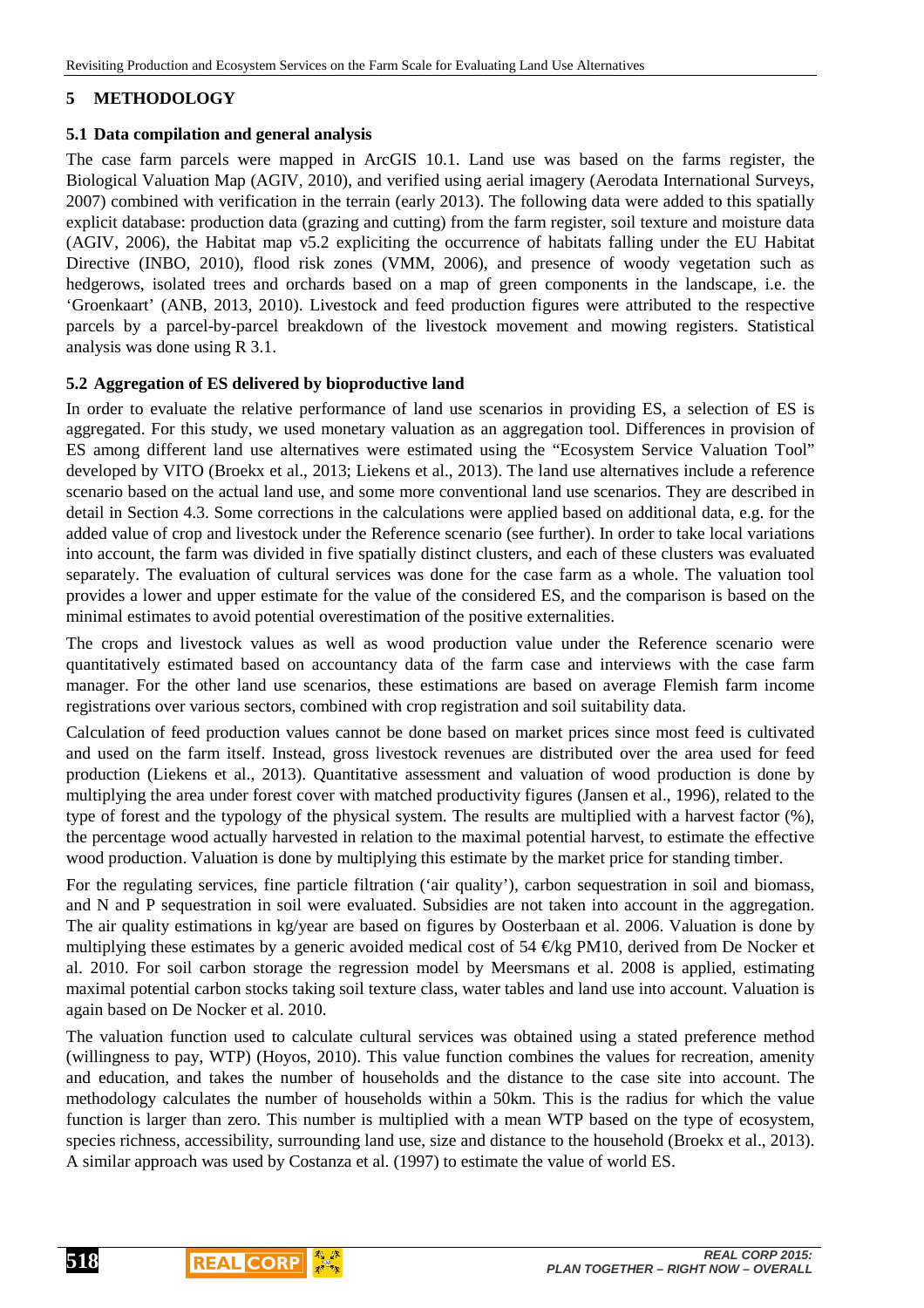### **5.3 Land use alternatives for crop and livestock production**

To evaluate land use configurations and practices, we considered different scenarios to determine the output of selected ES for the case study area. The existing extensive farm model is used as the baseline scenario, referred to as the *Reference* scenario in the remainder of the paper. On the same land, we assume three additional normative land use scenarios, which we call *IntensiveMIN*, *IntensiveMAX* and *IntensiveSRC*.

The Reference scenario describes the case study area as it is currently cultivated by a farm that combines ecological meat production and livestock breeding with nature management and ecotourism. Cultivated grasslands are combined with semi-natural grasslands, but the share of semi-natural grasslands is relatively high and the livestock production is very extensive. This results in a high nature conservation potential. The other side of the coin is a penalty in terms of animal growth and carcass quality (Bedoin and Kristensen, 2013; Fraser et al., 2009). In addition, the spatial footprint of livestock rearing is relatively high.

The *IntensiveMIN* scenario is designed as a realistic intensive livestock production using the same land as the case farm. It assumes conventional livestock production, and local biophysical constraints are taken into account. Using a spatial overlay with the flood risk zone dataset in a GIS environment, frequently inundated parcels and zones showing inundation risks were excluded for intensive livestock production. A similar approach was used to identify and exclude parcels with species communities subject to the EU Habitat Directive. For reasons of comparison and in order to minimize dependency on off-farm land, we assumed a largely autonomous production, i.e. the *IntensiveMIN* farm meets its own feed requirements from own production within the analyzed area. The required ratio of land for grazing to land for feed production could be derived from figures from the agriculture monitoring network of the Flemish Department of Agriculture and Fisheries (Gavilan et al., 2012; Raes et al., 2011). In 2010, an average specialized livestock farm had 81.51 livestock units (LSU) on 30.47 hectares of grassland and an additional 35.48 hectares of feed production. Therefore, the *IntensiveMIN* alternative assume a spatial ratio between grassland and feed production of 0.86.

Within the case area several parcels are unsuited for intensive grazing. The 'Bekkevoortse beemden' (BVB) mainly consist of wet, semi-natural grasslands and reedbeds. Frequent inundations make most of the parcels unsuited for intensive grazing or feed production. The cluster 'Bolhuis' (BH) comprises the farm building, stables and associated infrastructure, as well as all surrounding parcels, mainly semi-natural grasslands with high levels of biodiversity. All grasslands that are not frequently flooded can potentially be used for intensive livestock rearing, either as grazing lands or for feed production. The cluster 'Catselt' (CT) consists mainly of biologically very valuable land dune ecosystems dominated by very nutrient-poor grass- and heathlands, which are grazed by sheep in the Reference scenario. Based on the previously stated criteria, less than half of this cluster would be converted to intensive grazing lands. The cluster 'Webbekoms Broek' (WB) is a protected natural area, mainly wet grasslands and wetlands under extensive grazing. Intensive grazing would be the principal intensive land cover for this cluster. The cluster 'Zwarte beek' (ZB) is located upstream in the Winterbeek-Ossebeek subcatchment and consists of species rich grazing lands. Intensive grasslands and feed production are realistic land use alternatives.

In the *IntensiveMAX* scenario, we formulate a corner solution where all land of the case study area is taken into intensive production, irrespective of biophysical constraints that would make some lands unsuitable for intensive livestock production. As such this scenario would be difficult to establish within the spatial footprint of our case farm, but it provides an estimate of the differential output of ES of an unrestrained intensive livestock enterprise within the same catchments. The scenario assumes the removal of all small landscape elements such as hedgerows and isolated trees. Also, and in line with the *IntensiveMIN* scenario, maximal autonomy and a grassland over feed production spatial ratio of 0.86 is maintained.

Finally, the *IntensiveSRC* scenario explores the application of short rotation coppice (SRC) (willow and poplar) for biomass production in the most humid parcels. The cultivation of SRC can be seen as a relevant alternative strategy to increase the provisioning services delivered by the most humid parcels in this farming system. To select parcels for SRC production, a spatial overlay with the flooding risk zones was used and a total of 12.7 ha was selected. Willow (Salix spp.) was assumed for the parcels that effectively inundate, otherwise, poplar (Populus spp.) was assumed. All small landscape elements (single trees, hedgerows) and forest cover on land dunes remain in place. On the other parcels, livestock production remains as in the *Reference* scenario.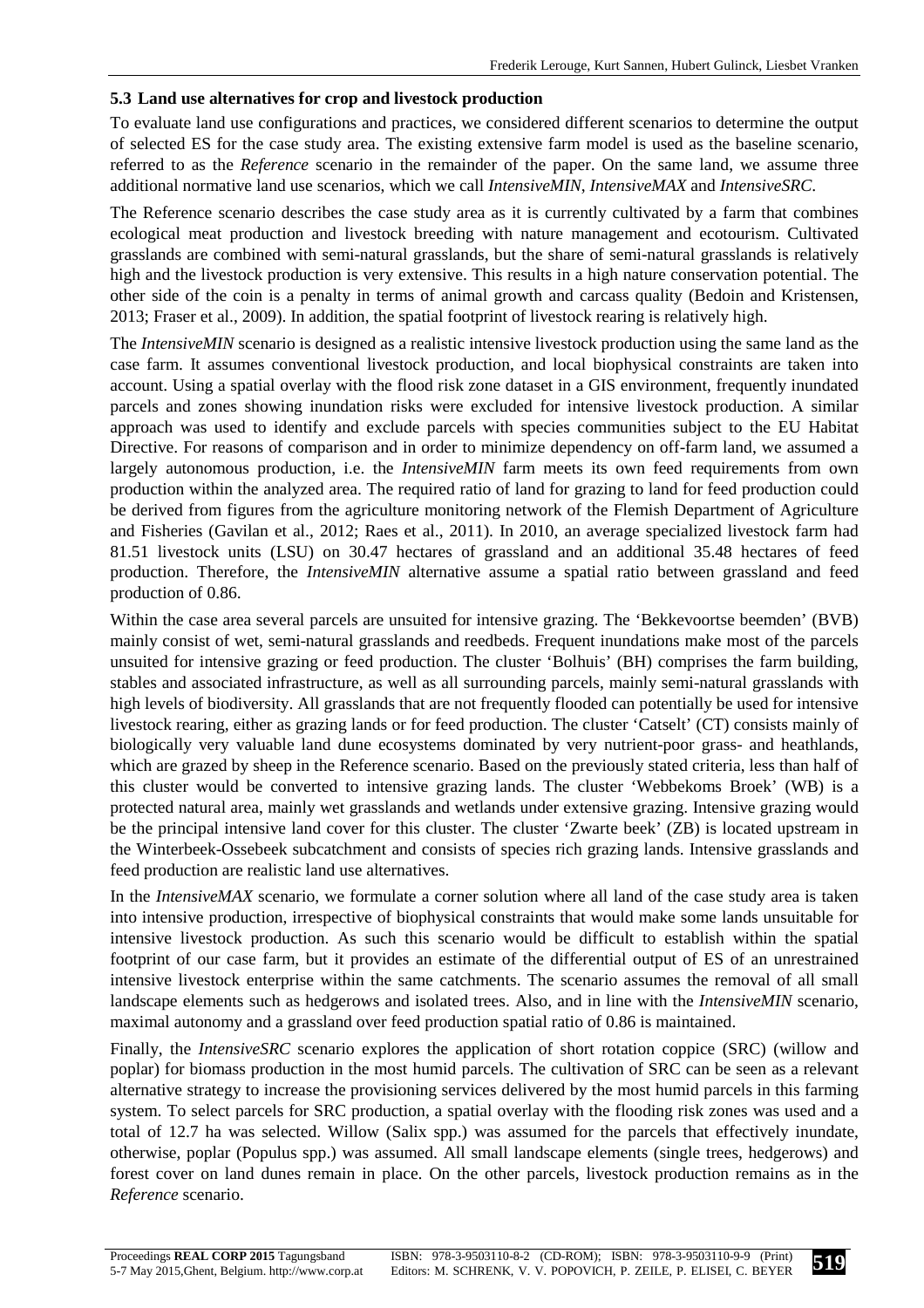The land use distribution for each of these scenarios is provided in Table 1.

|                          |           |           | <b>Land Clusters</b> |         |           |              |
|--------------------------|-----------|-----------|----------------------|---------|-----------|--------------|
|                          | <b>BH</b> | <b>CT</b> | <b>BVB</b>           | ZΒ      | <b>WB</b> | <b>Total</b> |
| <b>Reference</b>         |           |           |                      |         |           |              |
| Urban land               | 0.5       | 0.1       | 0.0                  | 0.0     | 0.0       | 0.6          |
| Agriculture and pastures | 9.2       | 0.1       | 0.0                  | 0.2     | 0.4       | 9.9          |
| Rivers and ponds         | 0.1       | < 0.1     | < 0.1                | 0.0     | < 0.1     | 0.1          |
| Wetlands                 | < 0.1     | 0.0       | 0.9                  | 0.0     | 1.3       | 2.2          |
| Heath and land dunes     | 1.4       | 6.0       | 0.0                  | 0.0     | 0.0       | 7.4          |
| Forests and shrubs       | 3.0       | 6.1       | 0.0                  | < 0.1   | 6.7       | 15.8         |
| Semi-natural grasslands  | 35.6      | 9.3       | 4.9                  | 4.5     | 22.0      | 76.3         |
| <b>IntensiveMIN</b>      |           |           |                      |         |           |              |
| Urban land               | 0.5       | 0.1       | 0.0                  | 0.0     | 0.0       | 0.6          |
| Agriculture and pastures | 21.4      | 5.4       | 0.0                  | 4.7     | 0.4       | 31.9         |
| Rivers and ponds         | 0.0       | 0.0       | < 0.1                | 0.0     | < 0.1     | $0.1$        |
| Wetlands                 | 0.0       | 0.0       | 0.9                  | 0.0     | 1.3       | 2.2          |
| Heath and land dunes     | 1.4       | 6.0       | 0.0                  | 0.0     | 0.0       | 7.4          |
| Forests and shrubs       | 2.8       | 6.1       | 0.0                  | 0.0     | 6.7       | 15.6         |
| Semi-natural grasslands  | 23.7      | 4.0       | 4.9                  | 0.0     | 22.0      | 54.6         |
| <b>IntensiveMAX</b>      |           |           |                      |         |           |              |
| Urban land               | 0.5       | 0.1       | 0.0                  | 0.0     | 0.0       | 0.6          |
| Agriculture and pastures | 44.0      | 9.4       | 5.8                  | 4.7     | 9.6       | 73.5         |
| Rivers and ponds         | 0.0       | 0.0       | 0.0                  | 0.0     | 0.0       | 0.0          |
| Wetlands                 | 0.0       | 0.0       | 0.0                  | 0.0     | 1.3       | 1.3          |
| Heath and land dunes     | 1.4       | 6.0       | 0.0                  | 0.0     | 0.0       | 7.4          |
| Forests and shrubs       | 2.8       | 6.1       | 0.0                  | 0.0     | 6.7       | 15.6         |
| Semi-natural grasslands  | 1.1       | 0.0       | 0.0                  | 0.0     | 12.8      | 13.9         |
| <b>IntensiveSRC</b>      |           |           |                      |         |           |              |
| Urban land               | 0.5       | 0.1       | 0.0                  | 0.0     | 0.0       | 0.6          |
| Agriculture and pastures | 9.2       | 0.1       | 0.0                  | 0.2     | 0.4       | 9.9          |
| Rivers and ponds         | 0.1       | 0.0       | $0.0\,$              | 0.0     | 0.0       | 0.1          |
| Wetlands                 | 0.0       | $0.0\,$   | 0.9                  | $0.0\,$ | 1.3       | $2.2\,$      |
| Heath and land dunes     | 1.4       | 6.0       | 0.0                  | 0.0     | 0.0       | 7.4          |
| Forests and shrubs       | 13.3      | 6.1       | 2.4                  | 0.0     | 6.7       | 28.5         |
| Semi-natural grasslands  | 25.3      | 9.3       | 2.5                  | 4.5     | 22.0      | 63.6         |

Table 1: Land use (in ha) for each cluster under different scenarios (see text for acronyms).

#### **6 RESULTS**

For livestock production, the valuation tool estimates a mean yearly added value of  $\epsilon$  6 971 (min:  $\epsilon$  5480, max:  $\epsilon$  8 460) under the reference scenario. However, semi-natural grasslands are considered unsuitable for livestock production in the valuation tool's methodology. As such, this tool only takes into account parcels with intensive grasslands. Since sturdy and self-reliant livestock breeds enables the case farm to use most semi-natural grasslands for production, we derived the estimates for the *Reference* scenario from accountancy data. As such, a value for livestock production of 27 000 euro is used for the *Reference* scenario. About 55% or 15 000 euro of this output stems from meat production, while the remaining 45% or 12 000 euro results from rustic breed sales. Concerning livestock productivity on semi-natural grasslands, research by Pelve et al. (2012) indicates that live weight gain of about 400 to 500 g/day is feasible using adapted breeds. While weight gain figures reported in literature surpass 1 000 g/day for meat production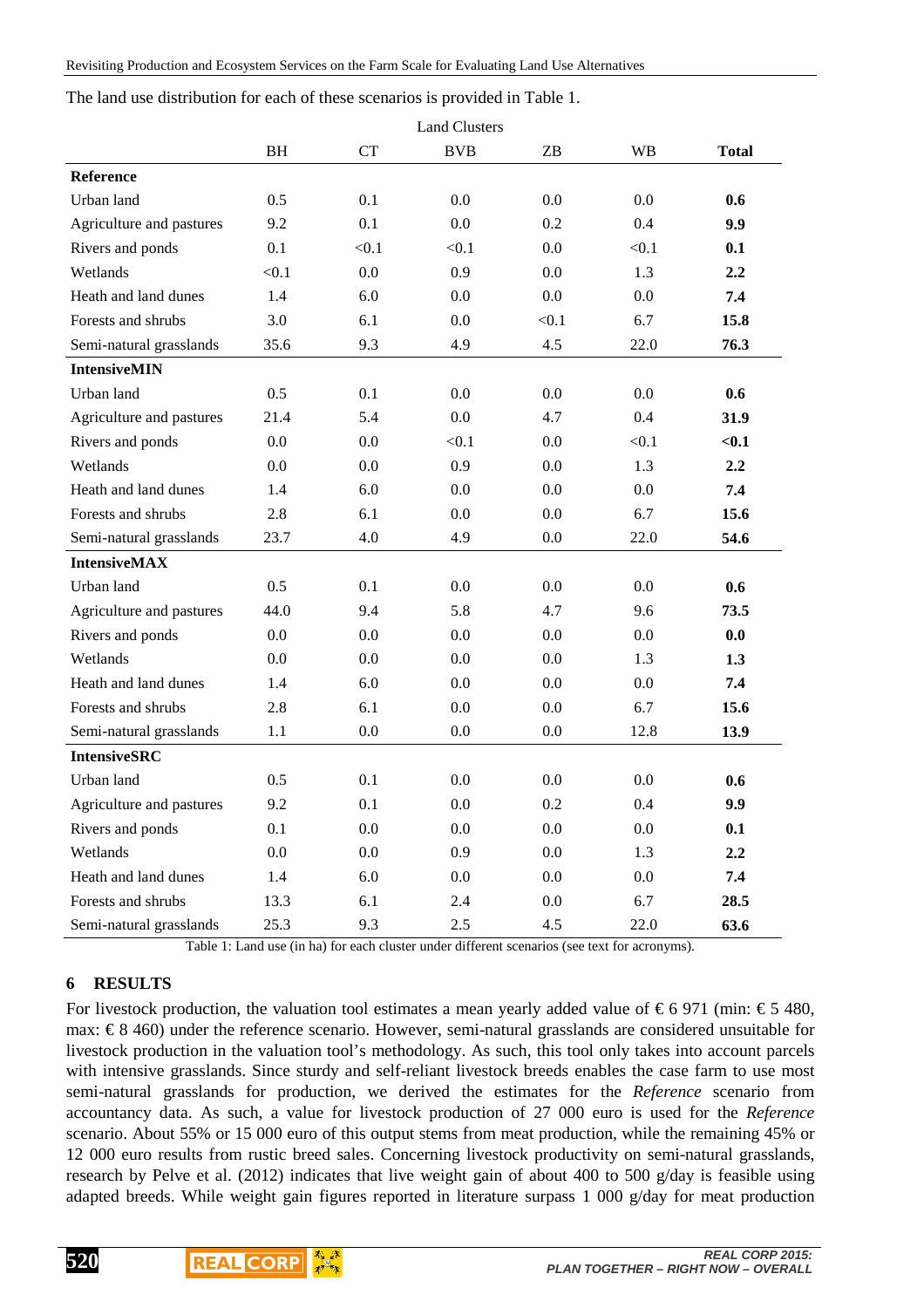breeds like Limousin, they only range between 260 g/day and 650 g/day for Galloway (Bedoin and Kristensen, 2013; Fraser et al., 2013), a breed typically used in nature management practices in Flanders. With an estimated live weight gain of about 800 g/day, the Kempisch Roodbont perform relatively well. Kempisch Roodbont has the added advantage of being suited for both milk and meat production, contrary to Limousin.

In terms of crop and livestock output, the *IntensiveMIN* and *IntensiveMAX* scenarios perform better than the *Reference* scenario, while the added production value of the *IntensiveSRC* scenario is lower. The differences are much less obvious for the value of wood production, for which *IntensiveSRC* performs slightly better.

For most regulating services taken into account, the *Reference* scenario is preferred over *IntensiveMIN* and *IntensiveMAX*, and is on par with *IntensiveSRC*. The exception here is the service air quality, for which *IntensiveSRC* is the best performer. Differences are negligible for carbon storage services in biomass. The differences in terms of fine particle filtration (air quality) can be attributed to the presence of small landscape elements in the *Reference* scenario, and of coppice in the *IntensiveSRC* scenario.

The value of the cultural services is highly dependent on the aesthetic value of the local landscape and is much higher under the *Reference* scenario than under the *IntensiveMIN* and *IntensiveMAX* scenarios. The WTP for cultural services is depending amongst others on the number of households living within a certain radius and on the site area. Although relative WTP/ha is higher for smaller sites, the WTP per ha quickly decreases when households are living farther away from the site. This is in particular the case for smaller parcels that are remotely located so that the WTP drops to zero very fast. As such, for remote sites the site area has a strong positive impact on the valuation of the cultural benefits in the methodology used.

Table 2 and Figure 2 compare the relative monetary value of ES delivered under the *Reference* scenario with these delivered by the other scenarios. The vertical line in the graph marks the *Reference* land use. Positive values in this table are situated to the right of this line and indicate that the alternative land use performs better that the *Reference* land use for that particular ES. The largest differences between the land use alternatives are in crop & livestock production, air quality, and cultural services. Table 2 and Figure 2 illustrate that the potential societal benefits (in terms of selected ES) provided by bioproductive land of the case study is considerably higher in the *Reference* scenario than in the *IntensiveMIN*, but the difference between both is less obvious for the *IntensiveMAX* scenario. Of course one should take into consideration that *IntensiveMAX* is a corner solution that neglects biophysical constraints.

| Ecosystem service    | IntensiveMIN - Reference | IntensiveMAX - Reference | IntensiveSRC - Reference |
|----------------------|--------------------------|--------------------------|--------------------------|
| Crop & livestock     | 20 200                   | 65 900                   | $-8900$                  |
| Wood                 | 300                      | 500                      | 3 3 0 0                  |
| Air quality          | $-7300$                  | $-17.450$                | 17 800                   |
| C storage in soil    | $-100$                   | $-5300$                  | 500                      |
| C storage in biomass | $-200$                   | $-850$                   | $\overline{0}$           |
| N storage in soil    | $-4000$                  | $-8850$                  | $\overline{0}$           |
| P storage in soil    | $-4250$                  | $-9450$                  | $\theta$                 |
| Cultural services    | $-9250$                  | $-23750$                 | 2 600                    |
| Total $(\epsilon)$   | $-4600$                  | 750                      | 15 300                   |

Table 2: Aggregated differences in ES delivery between the Reference and respective intensive scenarios, based on conservative estimates. A negative value indicates the respective land use alternative performs worse than the Reference scenario, a positive value indicates it performs better.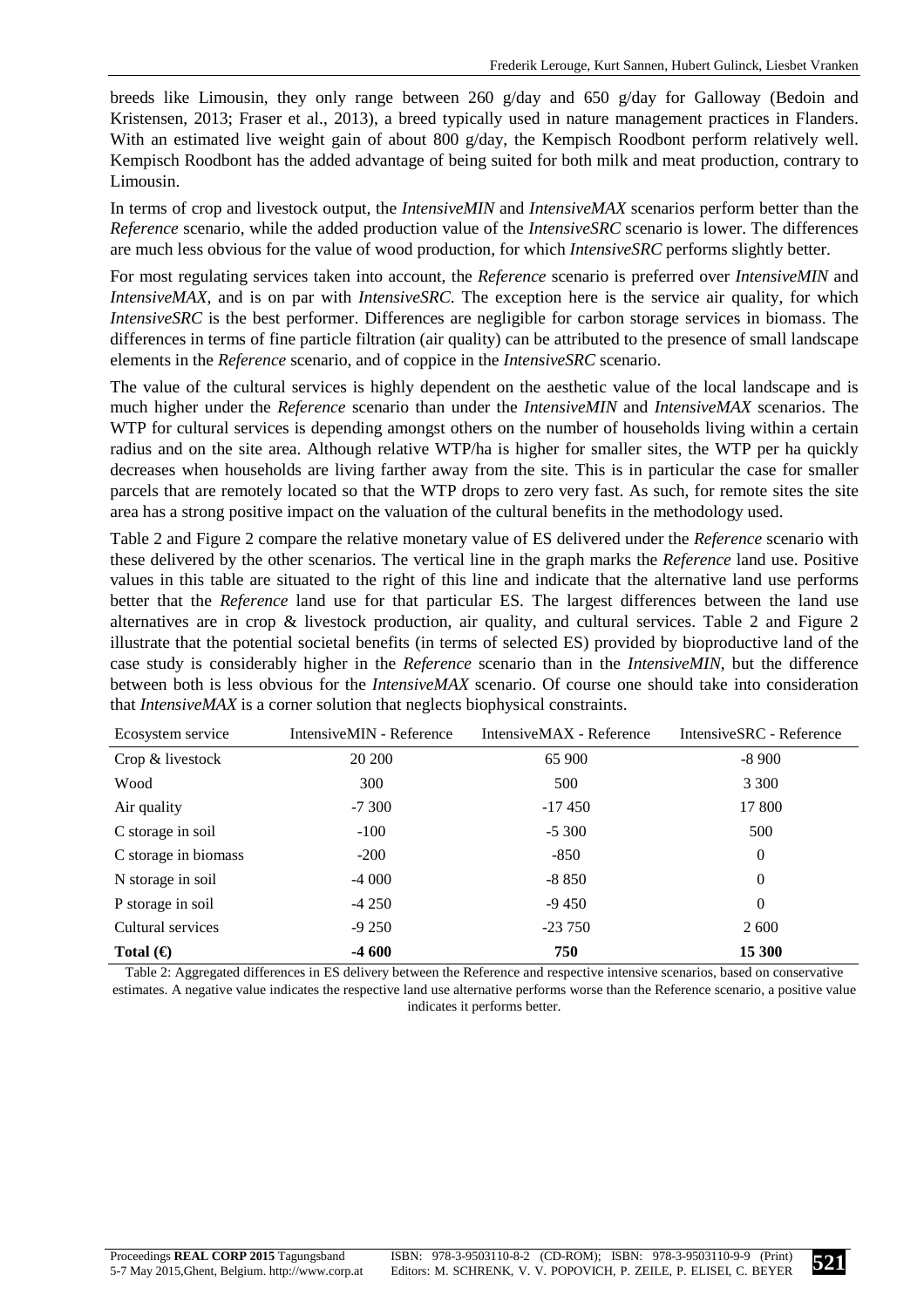

Fig. 2: Relative differences in valued ecosystem service provision between the Reference scenario and the intensive scenarios. The central axis represents the Reference scenario. Alternatives performing better for a given ecosystem service are positioned to the right of this line, and alternatives performing worse are positioned to the left.

We compare land use scenarios by aggregating ES at 3 levels (Figure 3): (1) aggregation of only provisioning services; (2) aggregation of provisioning and regulating services, and (3) aggregation of all selected ecosystem services.



Fig. 3: Comparison of aggregation based on (1) only provisioning services, (2) provisioning and regulating services, and (3) all selected ecosystem services.

The success of the *Reference* scenario relies in the successful adaptation of the farm to biophysical constraints, while the natural environment also benefits from the chosen strategy. The ecological farm adapts to its environmental constraints by using specific livestock breeds. While traditional cattle grazing preferably takes place on grasslands that are less subjected to inundation, the rustic cattle breed does allow for limited grazing management on parcels that are effectively sensitive to flooding. However, parcels with tree cover and small landscape elements are less suited for cattle breeding. This is not the case for the sheep breeds used (Figure 4). Sheep provide grazing management on those parcels that inundate significantly less frequent (Wilcoxon W=130, p<0.05), but contain significantly more trees (Wilcoxon W=43, p<0.05).

As such, the farm also acts as a buffer zone for water retention and reduces flooding risks in the downstream city of Diest. In addition, using rustic breeds on semi-natural grasslands and heathlands reduces the biomass waste streams from these natural grasslands.

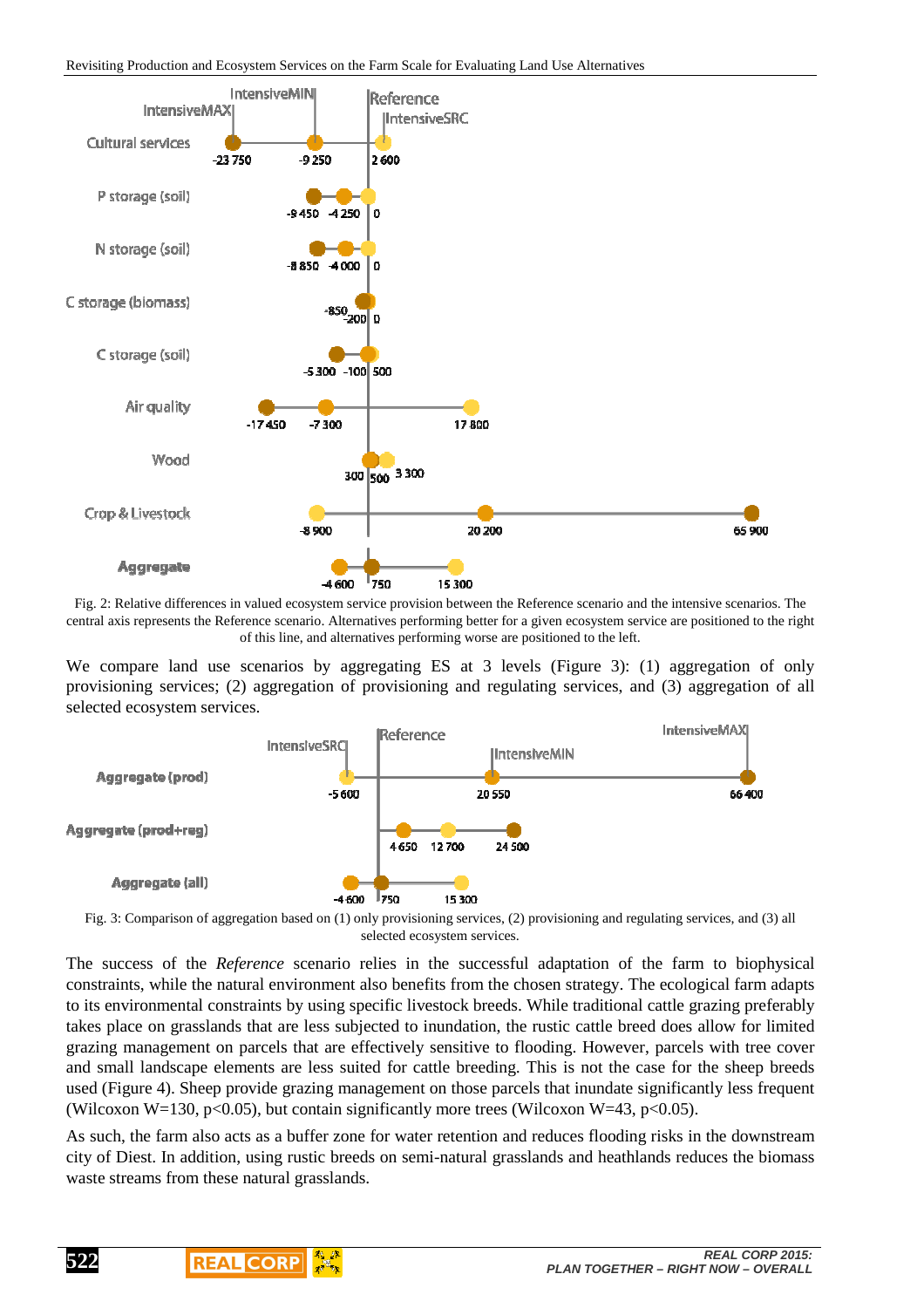

Fig. 3: The use of cattle and sheep in an adaptive farming strategy: in relation to the flooding risk (left), and in relation to tree cover (right).

## **7 DISCUSSION**

In this study we assess a farming model that combines livestock production and nature management on relatively marginal lands and compare it with more production-oriented land use alternatives. We compare the monetary value of ES under different land use scenarios to benchmark the land use alternatives. The results illustrate how the optimal land use from a societal perspective depends on biophysical constraints, and points out the importance of internalizing positive externalities. It provides insights in the rationale of on-farm diversification. In the case study area, organic livestock production is able to provide comparable societal benefits compared to more conventional approaches, while serving the local biodiversity targets. However, if biophysical constraints are less restricting, a situation corresponding to the *IntensiveMAX* scenario, the differences in delivering non-provisioning societal benefits decrease and more intensive approaches might outperform extensive approaches.

According to the valuation method used, the value of cultural services depends on both local population densities and area. Small sites are only valued by those living close by, while the cultural benefits of large and well connected sites are also valued by people living further away. As such, in a different spatial and socio-economic context (e.g. smaller sites that are not connected or lower population densities), the outcome of the evaluation of optimal land use strategies could be very different.

Aggregating only provisioning services would result in a distinct choice for *IntensiveMAX* and *IntensiveMIN* over the *Reference*, which in turn would be preferred over *IntensiveSRC*. This corresponds to an exclusively production-oriented rationale. Taking regulating and cultural services into account shifts the preference towards more unconventional land use alternatives. Taking all selected ES into account, the aggregated differences between the *Reference* and the *IntensiveMIN* land use become very small, highlighting the potential of the *Reference* land use in delivering a broad range of societal benefits. The *IntensiveSRC* scenario performs relatively well, also in comparison with the *Reference* land use. Possible limiting factors for this development path can be economical, logistic, cultural, or related to legislation, e.g. conflicts with nature development targets. Future research is needed to reveal which, if any, factors are the most limiting.

Furthermore, the results should be interpreted with care because a comparison is made between real-life and hypothetical scenarios. Obviously, some assumptions needed to be made in drafting the intensive scenarios. We stress that the objective of the research is not to provide an absolute valuation of the ES delivered, but rather a relative positioning of the alternative farming models that might emerge in the considered subcatchments. The extensive farming model co-evolves in response to very common nature management strategies in developed regions such as Flanders, where ecosystems are dealing with excess nutrient loads. Through combined grazing and cutting management, nutrients are removed from the system and floristic diversity is able to increase. This should at minimum compensate for the nutrient influx through dry and wet deposition, but from a floristic diversity perspective, it is desirable for the system to progressively become more nutrient poor.

On-farm diversification is aiming to validate this biodiversity, e.g. by engaging in ecotourism, but also subsidies and payments for ES partially enable to internalize positive externalities. While the *Reference*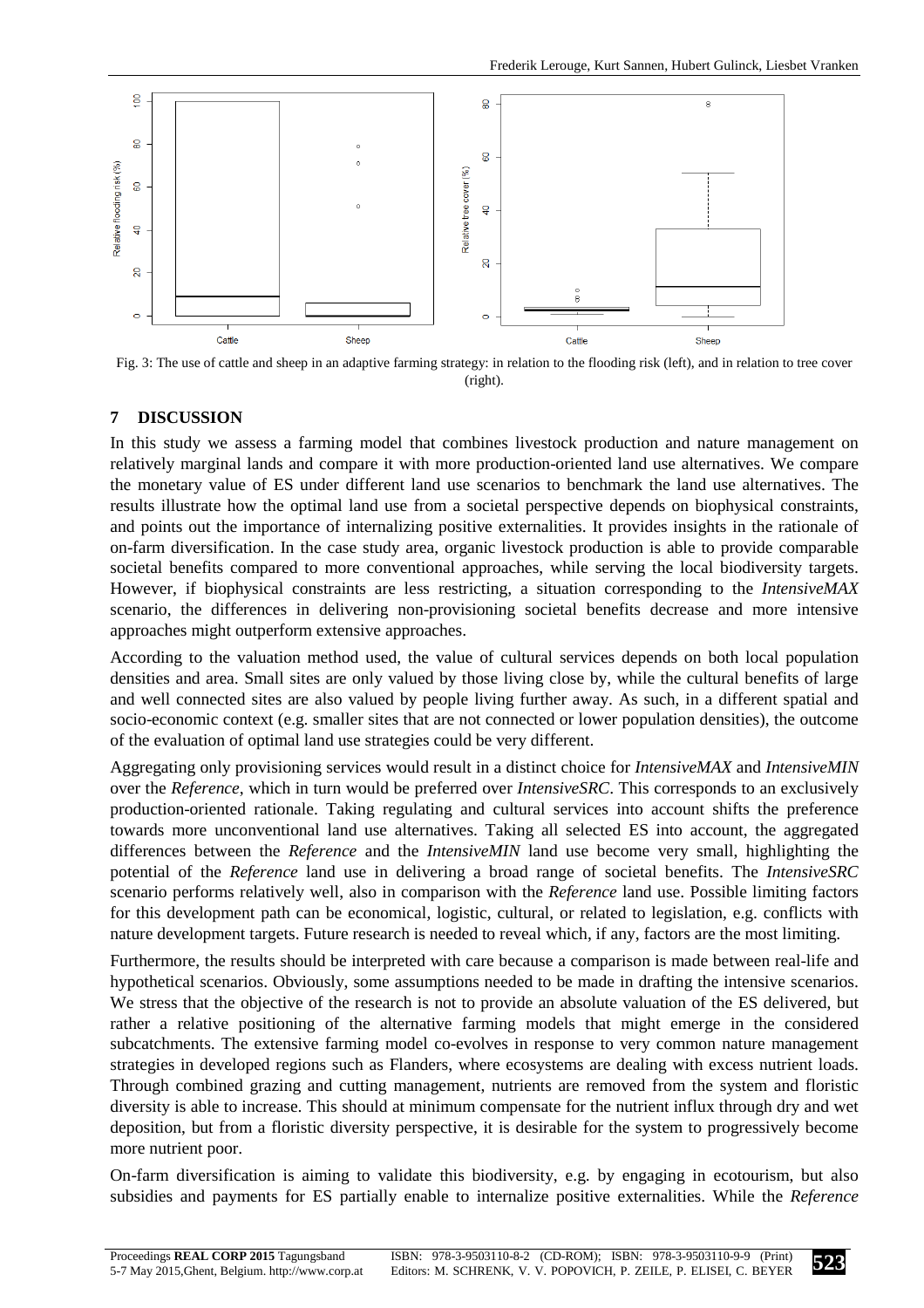scenario is able to outperform the *IntensiveMIN* farming strategy, and is almost on par with the *IntensiveMAX* corner solution when taking a wider range of ES into account, the increasingly limited income for farmers remains a cause of concern. The case farm is partially dependent on additional government subsidies and this adds to its vulnerability.

Some functions and services provided under the *Reference* scenario are underestimated. First, the case farm manages to valorize the biodiversity in its surrounding through ecotourism. Revenues from ecotourism are not included in the valuation of the land use scenarios. Second, as agricultural research faces a lock-in that favors innovations in the field of genetic engineering and risks locking out agro-ecological innovations (Vanloqueren and Baret, 2009, 2008), this case illustrates the potential of using selected rare breeds and generates positive externalities through the conservation of genetic resources. Third, several parcels managed by the case farm inundate regularly, contributing to the flooding risk reduction for a nearby provincial town. This flood protection service delivered by the case farm is also not yet taken into account.

For the calculation of the ecosystem services, the study applies the "Ecosystem Service Valuation Tool" developed by VITO. This tool applies benefit transfer functions to estimate the value of the ES delivered by the considered bioproductive land. Benefit functions are based on several other studies and easy to use. As such, benefit transfer has some advantages and is widely used (Costanza et al., 1997). However, it typically fails to consider the specific characteristics of study area of interest. This became clear when we calculated the value of crop and livestock production under the Reference scenario with the valuation tool and compared that estimate with the on-site production data. The value calculated by the tool was considerably lower than the actual production value because high-diversity semi-natural grasslands are not properly considered as sites suitable for livestock production. However, the case farm does manage to use these grasslands and to sell its meat to local customers by organizing periodical sales in collaboration with other producers of regional products . As such, decision making based on such tool can be biased towards conventional land use systems. This stresses the need to highlight the potential of agro-ecological innovations and take them into account in spatial planning processes. One of the key innovations in our case is the use of adapted rustic breeds. Further, the added value of agro-ecological innovations that rely on land use complementarities, such as buffer strips or agroforestry, are not yet included in the methodology, while it is an important lever for spatial planning to work with.

## **8 CONCLUSION**

Like many urbanized regions, Flanders is characterized by a high degree of polarization between expanding urbanized tissue and the remaining open space used for agriculture, with natural areas largely pushed back to relatively small and fragmented relics. As pressure on remaining open spaces increases, more actors adopt a conservational attitude of safeguarding a spatial niche from claims of other sectors. However, there is growing awareness that one spatial niche can provide services that are beneficial to several sectors. Not surprisingly, efforts to reconcile food production with ecosystem rehabilitation in Flanders have therefore mainly been focusing on land sharing strategies. While nature organizations are increasingly willing to cooperate with livestock farmers, many farmers show little interest in managing nutrient-poor or wet grasslands. In addition, land sharing strategies, in particular agri-environmental schemes, are not achieving the expected results (Balmford et al., 2012; Kleijn et al., 2011, 2001; Pe'er et al., 2014). This makes it difficult for land planners to assess whether a land sharing or sparing policy is preferable. An assessment and valuation of all ES provided by bioproductive land can be used as a framework to assess land use strategies. ES can help to make the services provided by different land uses more easy to understand and more comprehensive. Our study applies an integrative and transdisciplinary approach to evaluate land use of a case farm.

The results demonstrate how the agro-ecological land use strategy of this farm may or may not be preferred over more conventional land use strategies, depending on which services are taken into account. The results demonstrate the potential of the agro-ecological land use to provide higher levels of societal benefits (i.e. output of ES) in regions with both 'inferior' and high quality land and with high population densities. However, if there are no biophysical constraints, if the potential area for extensive land management is small and/or not connected, or if the population density is low, the intensive land use strategies might outperform agro-ecological land use strategies. A local demand for ES can thus be addressed by a multitude of different farming models (Firbank et al., 2012). The analysis illustrates that the optimal land use strategy is likely to

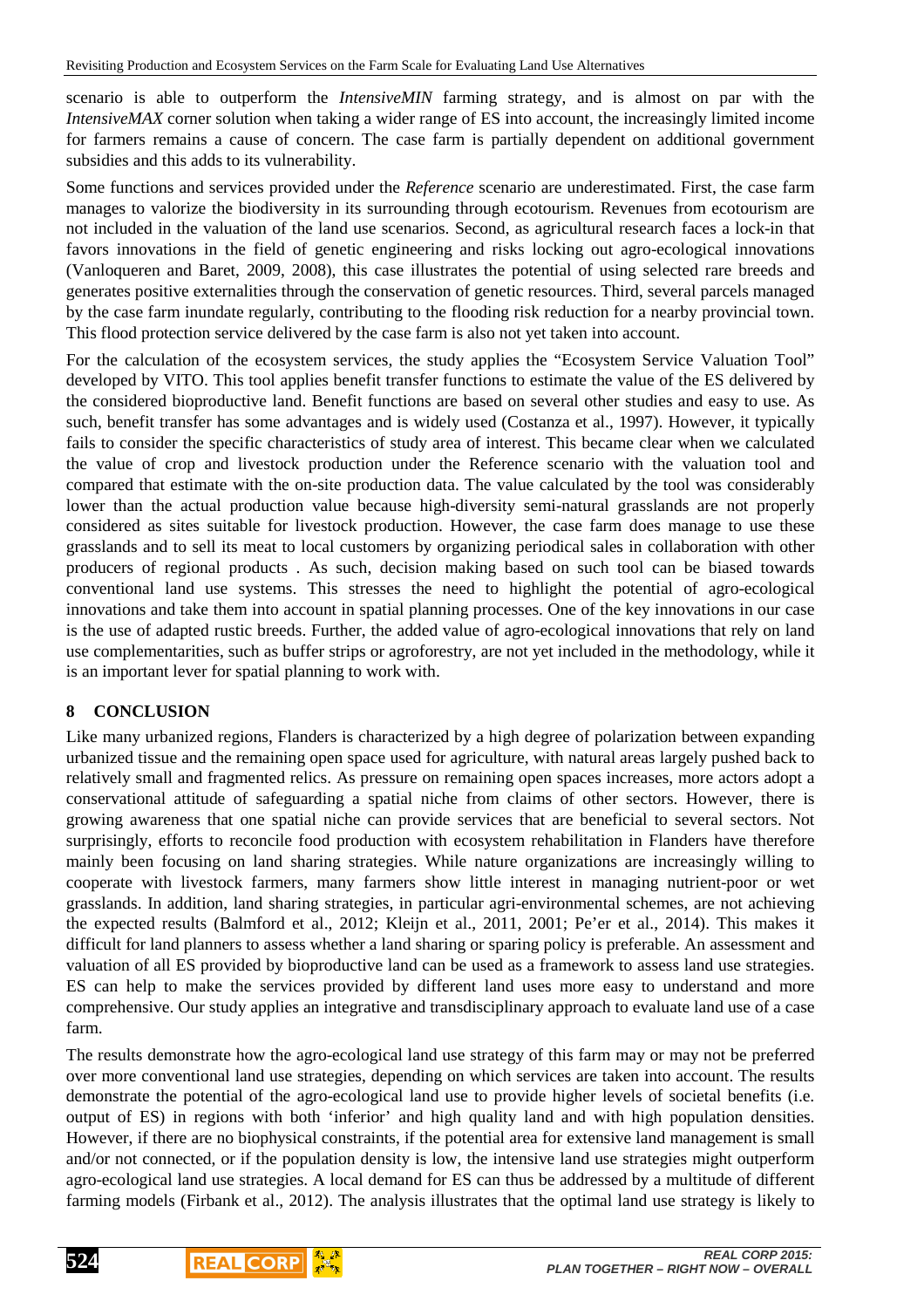be context and scale-dependent and that the concept of ES can be very useful in designing optimal land policies.

#### **9 ACKNOWLEDGEMENTS**

The presented research was funded by the Flemish Policy Research Centre on Space. The authors like to thank V. Dewaelheyns for inspiring discussions on the topic.

#### **10 REFERENCES**

Aerodata International Surveys, 2007. Aerial imagery.

- AGIV, 2006. Digitale bodemkaart van het Vlaams Gewest (Flemish digital soil map).
- AGIV, 2010. Biologische Waarderingskaart (Biological Valuation Map) v2.
- ANB, 2010. Groenkaart (Vegetation map) 2010.
- ANB, 2013. Groenkaart (Vegetation map) 2013.
- Balmford, A., Green, R., Phalan, B., 2012. What conservationists need to know about farming. Proc. Biol. Sci. 279, 2714–24. doi:10.1098/rspb.2012.0515
- Bedoin, F., Kristensen, T., 2013. Sustainability of grassland-based beef production Case studies of Danish suckler farms. Livest. Sci. 158, 189–198. doi:http://dx.doi.org/10.1016/j.livsci.2013.10.006
- Bernués, A., Ruiz, R., Olaizola, A., Villalba, D., Casasús, I., 2011. Sustainability of pasture-based livestock farming systems in the European Mediterranean context: Synergies and trade-offs. Livest. Sci. 139, 44–57. doi:http://dx.doi.org/10.1016/j.livsci.2011.03.018
- Bomans, K., Dewaelheyns, V., Gulinck, H., 2009. Missing categories in open space planning, in: Brebbia, C.A., Neophytou, M., Beriatos, E., Ioannou, I., Kungolos, A.G. (Eds.), Sustainable Development and Planning Iv, Vols 1 and 2. Wit Press, Southampton, pp. 317–327. doi:10.2495/sdp090311
- Bomans, K., Duytschaever, K., Gulinck, H., Van Orshoven, J., 2010a. Tare land in Flemish horticulture. Land use policy 27, 399– 406. doi:10.1016/j.landusepol.2009.05.004
- Bomans, K., Steenberghen, T., Dewaelheyns, V., Leinfelder, H., Gulinck, H., 2010b. Underrated transformations in the open space— The case of an urbanized and multifunctional area. Landsc. Urban Plan. 94, 196–205. doi:10.1016/j.landurbplan.2009.10.004
- Broekx, S., Liekens, I., Peelaerts, W., De Nocker, L., Landuyt, D., Staes, J., Meire, P., Schaafsma, M., Van Reeth, W., Van den Kerckhove, O., Cerulus, T., 2013. A web application to support the quantification and valuation of ecosystem services. Environ. Impact Assess. Rev. 40, 65–74. doi:10.1016/j.eiar.2013.01.003
- Costanza, R., d'Arge, R., de Groot, R., Farber, S., Grasso, M., Hannon, B., Limburg, K., Naeem, S., O'Neill, R. V., Paruelo, J., Raskin, R.G., Sutton, P., van den Belt, M., 1997. The value of the world's ecosystem services and natural capital. Nature. doi:10.1038/387253a0
- Crossman, N.D., Burkhard, B., Nedkov, S., Willemen, L., Petz, K., Palomo, I., Drakou, E.G., Martín-Lopez, B., McPhearson, T., Boyanova, K., Alkemade, R., Egoh, B., Dunbar, M.B., Maes, J., 2013. A blueprint for mapping and modelling ecosystem services. Ecosyst. Serv. 4, 4–14. doi:http://dx.doi.org/10.1016/j.ecoser.2013.02.001
- Dale, V.H., Polasky, S., 2007. Measures of the effects of agricultural practices on ecosystem services. Ecol. Econ. 64, 286–296. doi:http://dx.doi.org/10.1016/j.ecolecon.2007.05.009
- Daniel, F.J., 2008. Variations in rural development: a comparative analysis of the application of the Rural Development Regulation Framework in France and the Netherlands. NJAS - Wageningen J. Life Sci. 56, 7–19. doi:http://dx.doi.org/10.1016/S1573-5214(08)80014-0
- De Nocker, L., Michiels, H., Deutsch, F., Lefebvre, W., Buekers, J., Torfs, R., 2010. Actualisering van de externe milieuschadekosten (algemeen voor Vlaanderen) met betrekking tot luchtverontreiniging en klimaatverandering, studie uitgevoerd in opdracht van de Vlaamse Milieumaatschappij, MIRA. VITO.
- Dewaelheyns, V., Rogge, E., Gulinck, H., 2014. Putting domestic gardens on the agenda using empirical spatial data: The case of Flanders. Appl. Geogr. 50, 132–143. doi:10.1016/j.apgeog.2014.02.011
- Firbank, L., Bradbury, R.B., McCracken, D.I., Stoate, C., 2012. Delivering multiple ecosystem services from Enclosed Farmland in the UK. Agric. Ecosyst. & amp; Environ.
- Foley, J. a, Defries, R., Asner, G.P., Barford, C., Bonan, G., Carpenter, S.R., Chapin, F.S., Coe, M.T., Daily, G.C., Gibbs, H.K., Helkowski, J.H., Holloway, T., Howard, E. a, Kucharik, C.J., Monfreda, C., Patz, J. a, Prentice, I.C., Ramankutty, N., Snyder, P.K., 2005. Global consequences of land use. Science 309, 570–574. doi:10.1126/science.1111772
- Fraser, M.D., Davies, D.A., Vale, J.E., Nute, G.R., Hallett, K.G., Richardson, R.I., Wright, I.A., 2009. Performance and meat quality of native and continental cross steers grazing improved upland pasture or semi-natural rough grazing. Livest. Sci. 123, 70–82. doi:http://dx.doi.org/10.1016/j.livsci.2008.10.008
- Gavilan, J., Deuninck, J., Somers, L., D'hooghe, J., 2012. Rentabiliteits- en kostprijsanalyse vleesvee. Departement Landbouw en Visserij, Afdeling Monitoring en Studie.
- Gulinck, H., Marcheggiani, E., Lerouge, F., Dewaelheyns, V., 2013. The landscape of interfaces: painting outside the lines. Landsc. Imagin. Towar. a new baseline Educ. a Chang. world.
- Haines-Young, R., Potschin, M., 2010. Proposal for a Common International Classification of Ecosystem Goods and Services ( CICES ) for Integrated Environmental and Economic Accounting.
- Hoyos, D., 2010. The state of the art of environmental valuation with discrete choice experiments. Ecol. Econ. 69, 1595–1603. doi:10.1016/j.ecolecon.2010.04.011
- INBO, 2010. Habitatkaart (Habitat map) v5.2.

Jansen, J.J., Sevenster, J., Faber, P.J., 1996. Opbrengst tabellen voor belangrijke boomsoorten in Nederland, IBN rapport.